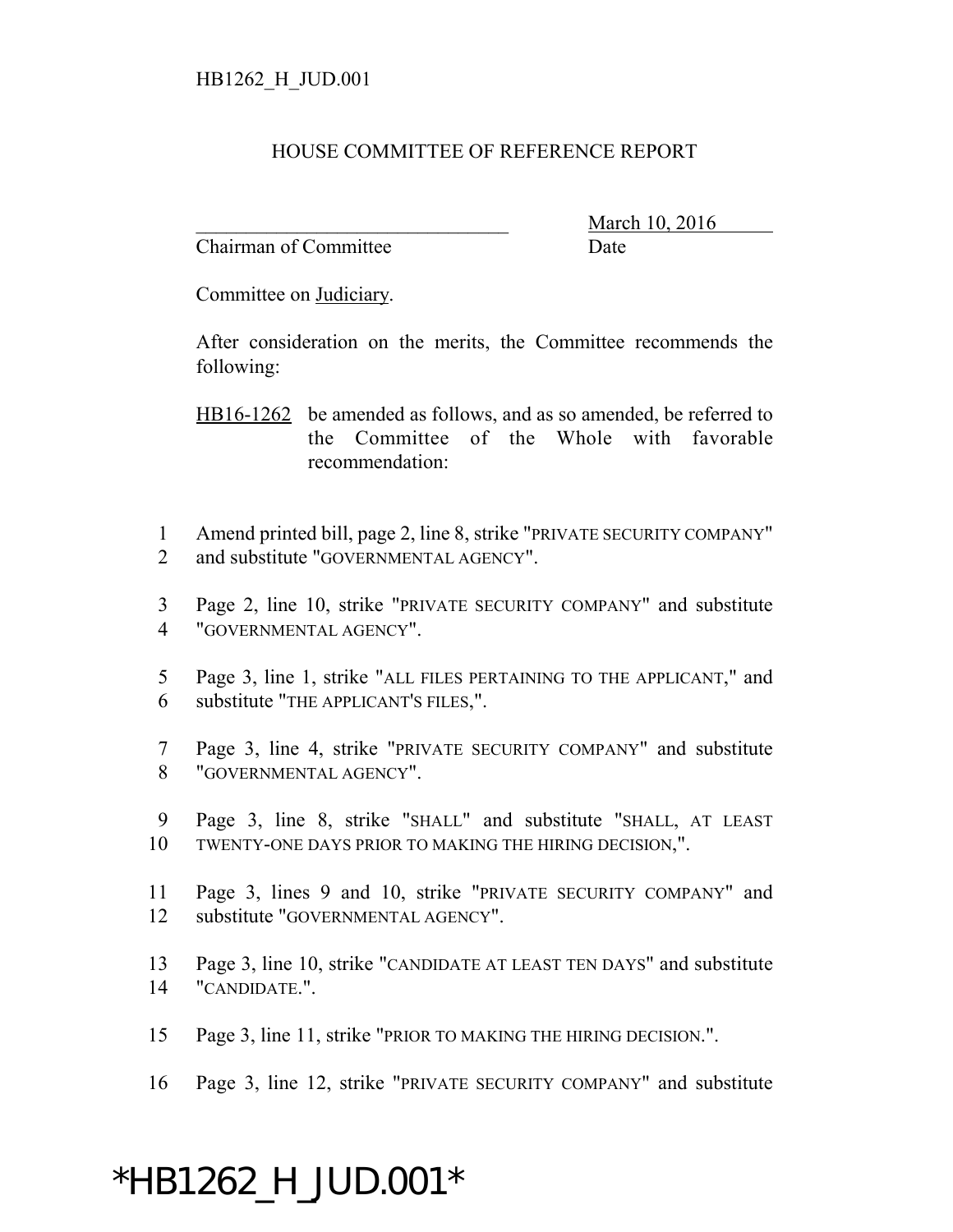- "GOVERNMENTAL AGENCY".
- Page 3, line 14, strike "SEVEN" and substitute "TWENTY-ONE".
- Page 3, after line 15 insert:

 "(2) A STATE OR LOCAL LAW ENFORCEMENT AGENCY IS NOT REQUIRED TO PROVIDE THE DISCLOSURES DESCRIBED IN SUBSECTION (1) OF THIS SECTION IF THE AGENCY IS PROHIBITED FROM PROVIDING THE DISCLOSURE PURSUANT TO A BINDING NONDISCLOSURE AGREEMENT TO WHICH THE AGENCY IS A PARTY, WHICH AGREEMENT WAS EXECUTED BEFORE THE EFFECTIVE DATE OF THIS SECTION.".

- Renumber succeeding subsections accordingly.
- Page 3, lines 16 and 17, strike "PRIVATE SECURITY COMPANY" and substitute "GOVERNMENTAL AGENCY".
- Page 3, line 18, strike "SECTION." and substitute "SECTION OR PARTICIPATING IN AN OFFICIAL ORAL INTERVIEW WITH AN INVESTIGATOR REGARDING THE CANDIDATE.".
- Page 3, strike line 20 and substitute "REQUIRES:
- (a) "FILES" MEANS ALL PERFORMANCE REVIEWS, ANY OTHER FILES RELATED TO JOB PERFORMANCE, ADMINISTRATIVE FILES, GRIEVANCES, PREVIOUS PERSONNEL APPLICATIONS, PERSONNEL RELATED CLAIMS, DISCIPLINARY ACTIONS, AND ALL COMPLAINTS, EARLY WARNINGS, AND CONDEMNATIONS.
- (b) "STATE OR LOCAL LAW ENFORCEMENT AGENCY" MEANS:".
- Page 3, line 21, strike "(a)" and substitute "(I)".
- Page 3, line 23, strike "(b)" and substitute "(II)".
- Page 3, line 25, strike "(c)" and substitute "(III)".
- Page 3, line 26, strike "(d)" and substitute "(IV)".
- Page 3, line 27, strike "(e)" and substitute "(V)".
- Page 4, line 3, strike "(f)" and substitute "(VI)".
- Page 4, after line 3 insert:

## $*$ HB1262\_H\_JUD.001 $*$ <sub>-2-</sub>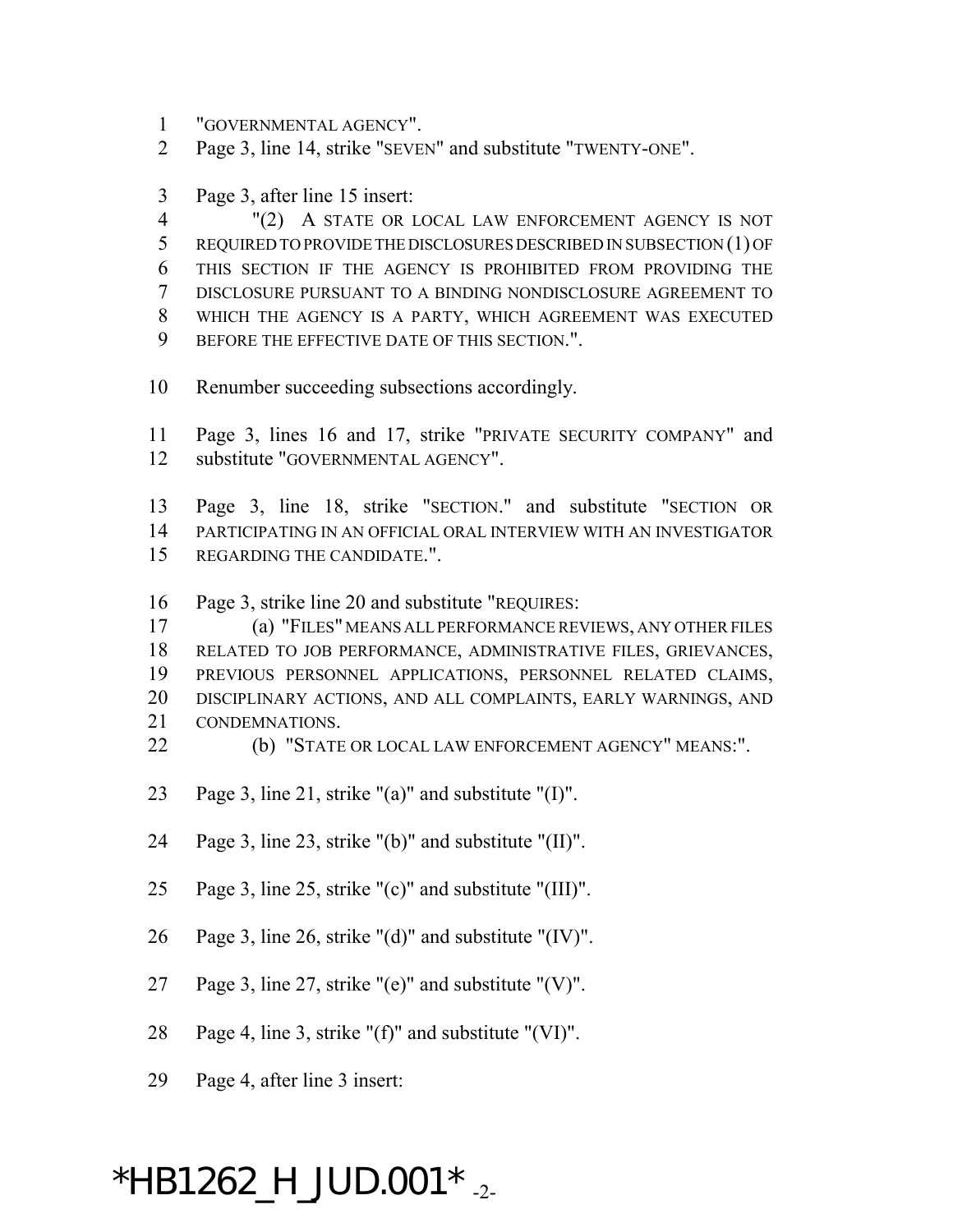"**SECTION 2.** In Colorado Revised Statutes, **add** 24-35-120 as follows:

 **24-35-120. Peace officer hiring - required use of waiver - definitions.** (1) THE DEPARTMENT OF REVENUE SHALL REQUIRE EACH CANDIDATE THAT IT INTERVIEWS FOR A PEACE OFFICER POSITION WHO HAS BEEN EMPLOYED BY ANOTHER LAW ENFORCEMENT AGENCY OR GOVERNMENTAL AGENCY TO EXECUTE A WRITTEN WAIVER THAT EXPLICITLY AUTHORIZES EACH LAW ENFORCEMENT AGENCY OR GOVERNMENTAL AGENCY THAT HAS EMPLOYED THE CANDIDATE TO DISCLOSE THE APPLICANT'S FILES, INCLUDING INTERNAL AFFAIRS FILES, TO THE DEPARTMENT AND RELEASES THE DEPARTMENT AND EACH LAW ENFORCEMENT AGENCY OR GOVERNMENTAL AGENCY THAT EMPLOYED THE CANDIDATE FROM ANY LIABILITY RELATED TO THE USE AND DISCLOSURE OF THE FILES. A CANDIDATE WHO REFUSES TO EXECUTE THE WAIVER SHALL NOT BE CONSIDERED FOR EMPLOYMENT BY THE DEPARTMENT OF REVENUE. THE DEPARTMENT OF REVENUE SHALL, AT LEAST TWENTY-ONE DAYS PRIOR TO MAKING THE HIRING DECISION, SUBMIT THE WAIVER TO EACH LAW ENFORCEMENT AGENCY OR GOVERNMENTAL AGENCY THAT HAS EMPLOYED THE CANDIDATE. A STATE OR LOCAL LAW ENFORCEMENT AGENCY OR GOVERNMENTAL AGENCY THAT RECEIVES SUCH A WAIVER SHALL PROVIDE THE DISCLOSURE TO THE DEPARTMENT OF REVENUE NOT 22 MORE THAN TWENTY-ONE DAYS AFTER SUCH RECEIPT.

 (2) A STATE OR LOCAL LAW ENFORCEMENT AGENCY IS NOT REQUIRED TO PROVIDE THE DISCLOSURES DESCRIBED IN SUBSECTION (1) OF THIS SECTION IF THE AGENCY IS PROHIBITED FROM PROVIDING THE DISCLOSURE PURSUANT TO A BINDING NONDISCLOSURE AGREEMENT TO WHICH THE AGENCY IS A PARTY, WHICH AGREEMENT WAS EXECUTED 28 BEFORE THE EFFECTIVE DATE OF THIS SECTION, OR PARTICIPATING IN AN OFFICIAL ORAL INTERVIEW WITH AN INVESTIGATOR REGARDING THE CANDIDATE.

 (3) A STATE OR LOCAL LAW ENFORCEMENT AGENCY OR GOVERNMENTAL ENTITY IS NOT LIABLE FOR COMPLYING WITH THE PROVISIONS OF THIS SECTION.

 (4) AS USED IN THIS SECTION, UNLESS THE CONTEXT OTHERWISE REQUIRES:

 (a) "FILES" MEANS ALL PERFORMANCE REVIEWS, ANY OTHER FILES RELATED TO JOB PERFORMANCE, ADMINISTRATIVE FILES, GRIEVANCES, PREVIOUS PERSONNEL APPLICATIONS, PERSONNEL-RELATED CLAIMS, DISCIPLINARY ACTIONS, AND ALL COMPLAINTS, EARLY WARNINGS, AND CONDEMNATIONS.

\*HB1262\_H\_JUD.001  $*$   $_{-3}$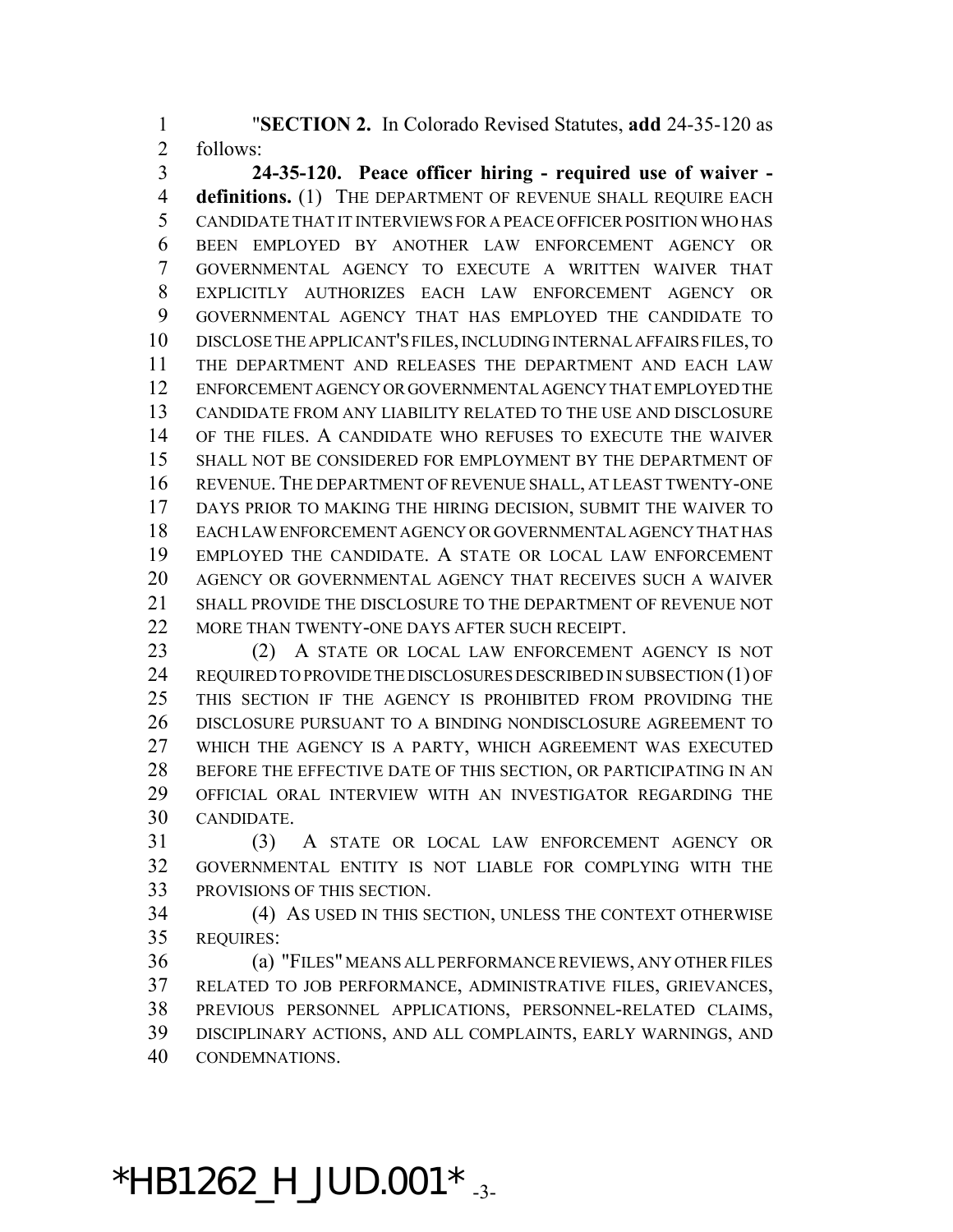(b) "STATE OR LOCAL LAW ENFORCEMENT AGENCY" MEANS:

 (I) THE COLORADO STATE PATROL CREATED PURSUANT TO SECTION 24-33.5-201;

 (II) THE COLORADO BUREAU OF INVESTIGATION CREATED PURSUANT TO SECTION 24-33.5-401;

(III) A COUNTY SHERIFF'S OFFICE;

(IV) A MUNICIPAL POLICE DEPARTMENT;

 (V) THE DIVISION OF PARKS AND WILDLIFE WITHIN THE DEPARTMENT OF NATURAL RESOURCES CREATED PURSUANT TO SECTION 24-1-124; OR

- 11 (VI) A TOWN MARSHAL'S OFFICE.".
- Renumber succeeding sections accordingly.

 Page 4, lines 9 and 10, strike "PRIVATE SECURITY COMPANY" and substitute "GOVERNMENTAL AGENCY".

 Page 4, lines 11 and 12, strike "PRIVATE SECURITY COMPANY" and substitute "GOVERNMENTAL AGENCY".

 Page 4, lines 12 and 13, strike "ALL FILES PERTAINING TO THE APPLICANT," and substitute "THE APPLICANT'S FILES,".

 Page 4, lines 15 and 16, strike "PRIVATE SECURITY COMPANY" and substitute "GOVERNMENTAL AGENCY".

 Page 4, line 20, strike "SHALL" and substitute "SHALL, AT LEAST TWENTY-ONE DAYS PRIOR TO MAKING THE HIRING DECISION,".

 Page 4, line 21, strike "PRIVATE SECURITY COMPANY" and substitute "GOVERNMENTAL AGENCY".

 Page 4, line 22, strike "CANDIDATE AT LEAST TEN DAYS PRIOR TO MAKING" and substitute "CANDIDATE.".

Page 4, line 23, strike "THE HIRING DECISION.".

 Page 4, line 24, strike "PRIVATE SECURITY COMPANY" and substitute "GOVERNMENTAL AGENCY".

Page 4, line 26, strike "SEVEN" and substitute "TWENTY-ONE".

# $*$ HB1262\_H\_JUD.001 $*$ <sub>-4-</sub>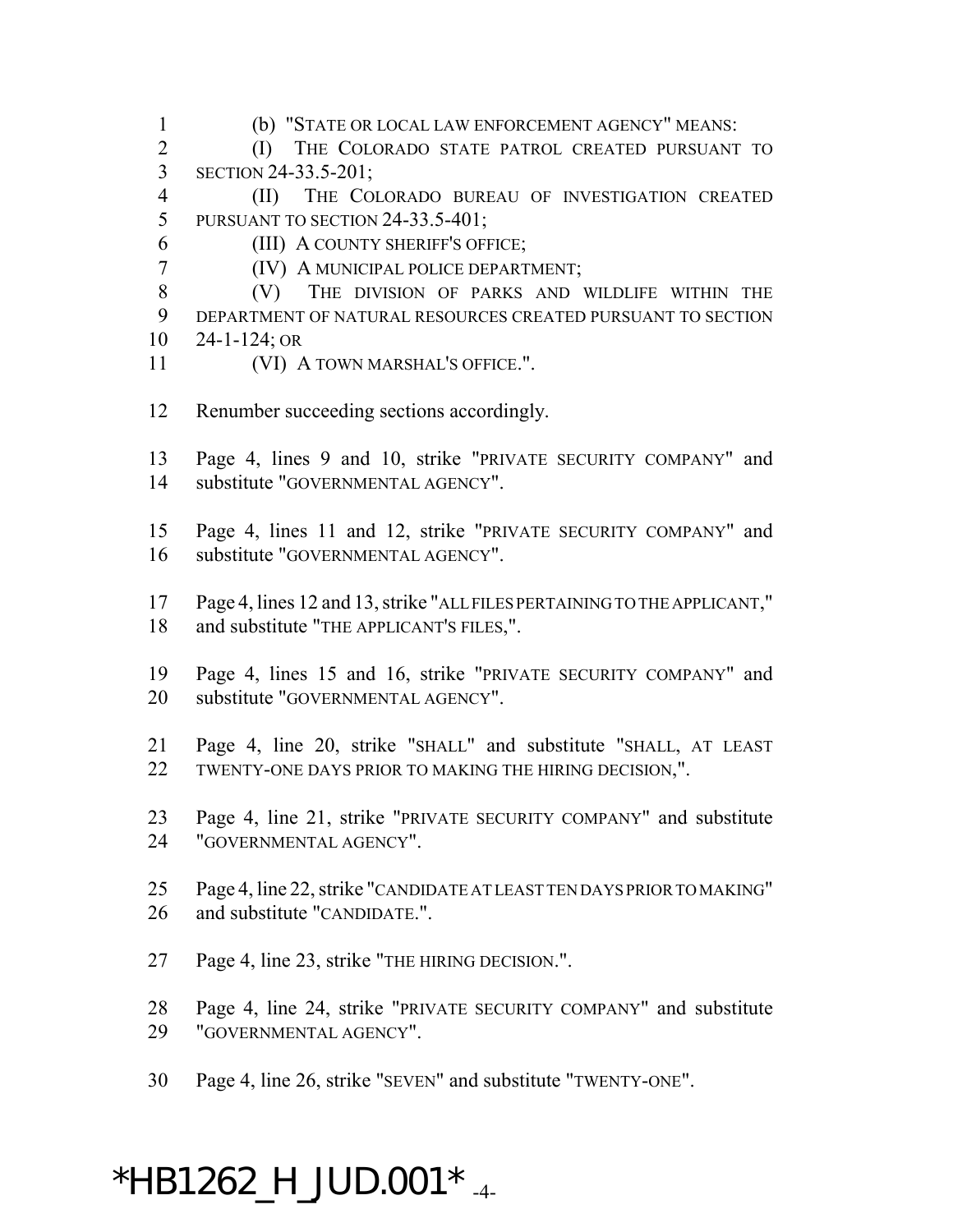Page 4, after line 26 insert:

 "(2) A STATE OR LOCAL LAW ENFORCEMENT AGENCY IS NOT REQUIRED TO PROVIDE THE DISCLOSURES DESCRIBED IN SUBSECTION (1) OF THIS SECTION IF THE AGENCY IS PROHIBITED FROM PROVIDING THE DISCLOSURE PURSUANT TO A BINDING NONDISCLOSURE AGREEMENT TO WHICH THE AGENCY IS A PARTY, WHICH AGREEMENT WAS EXECUTED BEFORE THE EFFECTIVE DATE OF THIS SECTION.".

- Renumber succeeding subsections accordingly.
- Page 4, line 27, strike "PRIVATE" and substitute "GOVERNMENTAL AGENCY".
- Page 5, line 1, strike "SECURITY COMPANY".

 Page 5, line 2, strike "SECTION." and substitute "SECTION OR PARTICIPATING IN AN OFFICIAL ORAL INTERVIEW WITH AN INVESTIGATOR REGARDING THE CANDIDATE.".

Page 5, strike line 4 and substitute "REQUIRES:

 (a) "FILES" MEANS ALL PERFORMANCE REVIEWS, ANY OTHER FILES RELATED TO JOB PERFORMANCE, ADMINISTRATIVE FILES, GRIEVANCES, PREVIOUS PERSONNEL APPLICATIONS, PERSONNEL RELATED CLAIMS, DISCIPLINARY ACTIONS, AND ALL COMPLAINTS, EARLY WARNINGS, AND CONDEMNATIONS.

(b) "STATE OR LOCAL LAW ENFORCEMENT AGENCY" MEANS:".

- 22 Page 5, line 5, strike "(a)" and substitute " $(I)$ ".
- Page 5, line 7, strike "(b)" and substitute "(II)".
- Page 5, line 9, strike "(c)" and substitute "(III)".
- Page 5, line 10, strike "(d)" and substitute "(IV)".
- 26 Page 5, line 11, strike " $(e)$ " and substitute " $(V)$ ".
- Page 5, line 14, strike "(f)" and substitute "(VI)".
- Page 5, line 21, strike "PRIVATE SECURITY COMPANY" and substitute
- "GOVERNMENTAL AGENCY".

### \*HB1262\_H\_JUD.001  $*$  -5-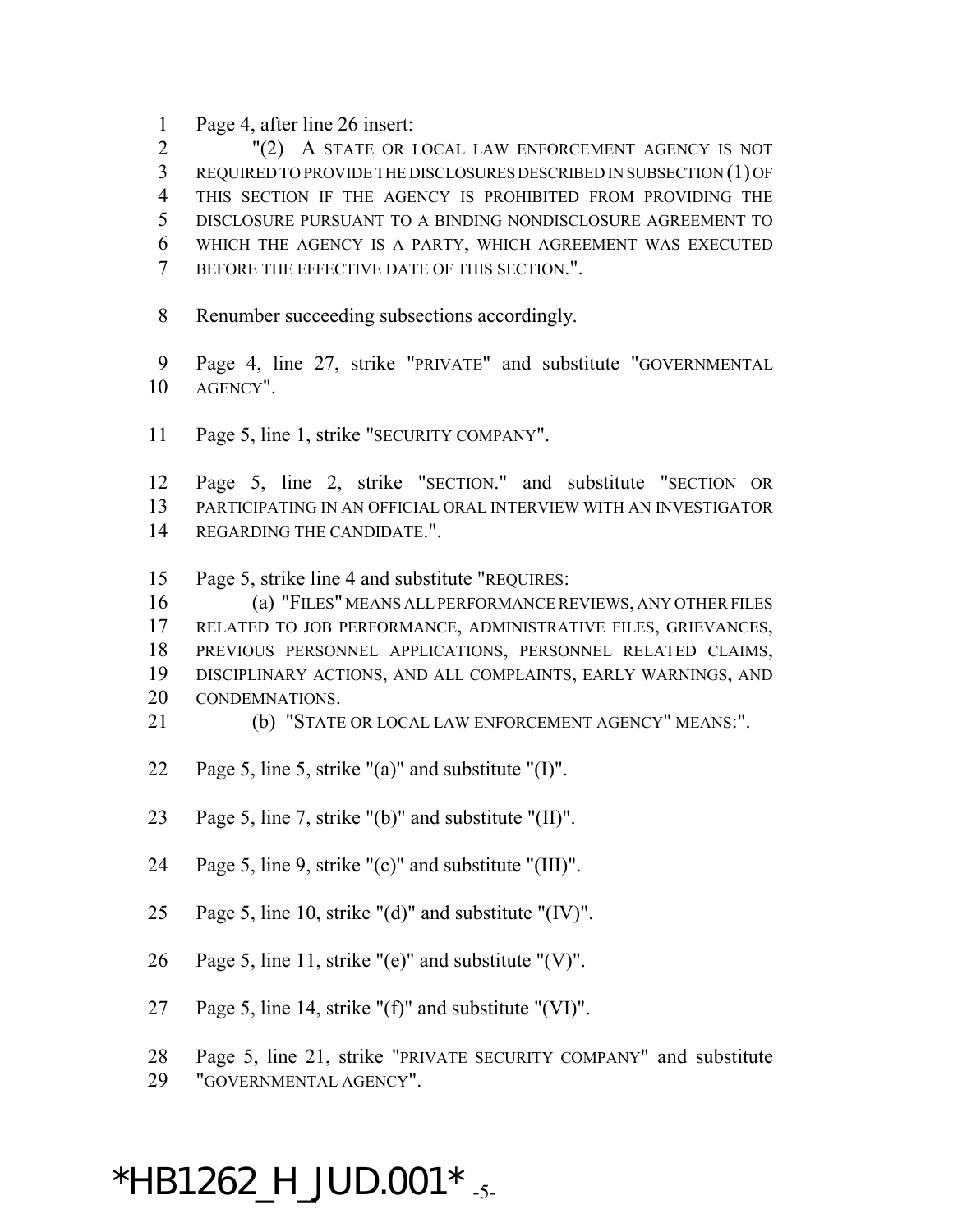- Page 5, line 23, strike "PRIVATE SECURITY COMPANY" and substitute "GOVERNMENTAL AGENCY".
- Page 5, line 24, strike "ALL FILES PERTAINING TO THE APPLICANT," and substitute "THE APPLICANT'S FILES,".
- Page 6, line 1, strike "PRIVATE SECURITY COMPANY" and substitute "GOVERNMENTAL AGENCY".
- Page 6, line 6, strike "SHALL" and substitute "SHALL, AT LEAST TWENTY-ONE DAYS PRIOR TO MAKING THE HIRING DECISION,".
- Page 6, line 7, strike "PRIVATE SECURITY COMPANY" and substitute "GOVERNMENTAL AGENCY" and strike "CANDIDATE AT" and substitute "CANDIDATE.".
- Page 6, line 8, strike "LEAST TEN DAYS PRIOR TO MAKING THE HIRING DECISION.".
- Page 6, line 9,strike "PRIVATE SECURITY COMPANY" and substitute "GOVERNMENTAL AGENCY".
- Page 6, line 12, strike "SEVEN" and substitute "TWENTY-ONE".
- Page 6, after line 13 insert:
- "(2) A STATE OR LOCAL LAW ENFORCEMENT AGENCY IS NOT REQUIRED TO PROVIDE THE DISCLOSURES DESCRIBED IN SUBSECTION (1) OF THIS SECTION IF THE AGENCY IS PROHIBITED FROM PROVIDING THE DISCLOSURE PURSUANT TO A BINDING NONDISCLOSURE AGREEMENT TO WHICH THE AGENCY IS A PARTY, WHICH AGREEMENT WAS EXECUTED 23 BEFORE THE EFFECTIVE DATE OF THIS SECTION.".
- Renumber succeeding subsections accordingly.
- Page 6, line 14 and 15, strike "PRIVATE SECURITY COMPANY" and substitute "GOVERNMENTAL AGENCY".
- Page 6, line 16, strike "SECTION." and substitute "SECTION OR PARTICIPATING IN AN OFFICIAL ORAL INTERVIEW WITH AN INVESTIGATOR REGARDING THE CANDIDATE.".

## $*$ HB1262\_H\_JUD.001 $*$   $_{\textrm{\tiny -6-}}$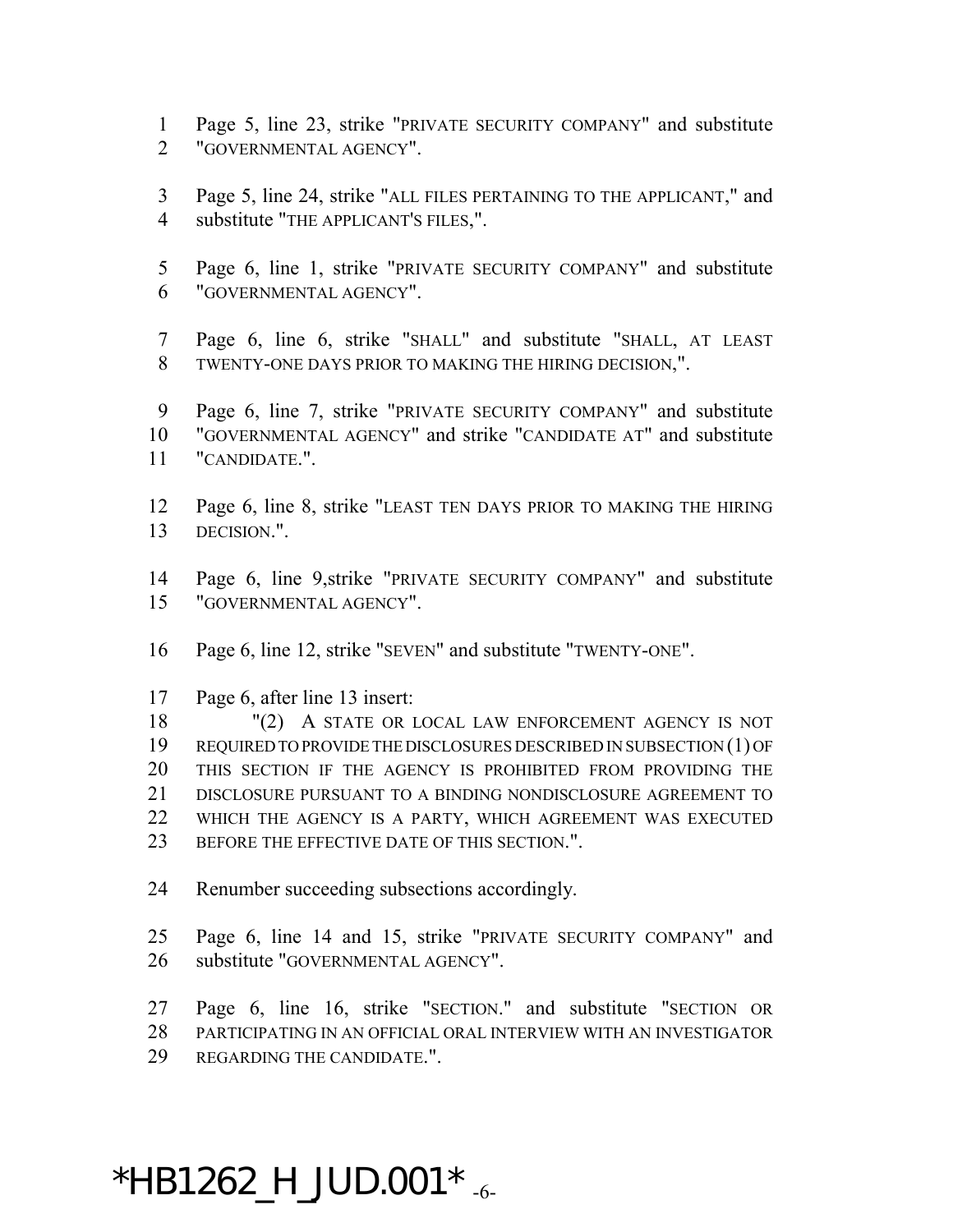Page 6, strike line 18, and substitute "REQUIRES:

 (a) "FILES" MEANS ALL PERFORMANCE REVIEWS, ANY OTHER FILES RELATED TO JOB PERFORMANCE, ADMINISTRATIVE FILES, GRIEVANCES, PREVIOUS PERSONNEL APPLICATIONS, PERSONNEL RELATED CLAIMS, DISCIPLINARY ACTIONS, AND ALL COMPLAINTS, EARLY WARNINGS, AND CONDEMNATIONS.

(b) "STATE OR LOCAL LAW ENFORCEMENT AGENCY" MEANS:".

- Page 6, line 19, strike "(a)" and substitute "(I)".
- Page 6, line 21, strike "(b)" and substitute "(II)".
- Page 6, line 23, strike "(c)" and substitute "(III)".
- Page 6, line 24, strike "(d)" and substitute "(IV)".
- Page 6, line 25, strike "(e)" and substitute "(V)".
- Page 7, line 1, strike "(f)" and substitute "(VI)".
- Page 7, line 7, strike "PRIVATE SECURITY COMPANY" and substitute "GOVERNMENTAL AGENCY".
- Page 7, line 9, strike "PRIVATE SECURITY COMPANY" and substitute "GOVERNMENTAL AGENCY".
- Page 7, line 10 and 11, strike "ALL FILES PERTAINING TO THE APPLICANT," and substitute "THE APPLICANT'S FILES,".
- Page 7, line 13, strike "PRIVATE SECURITY COMPANY" and substitute "GOVERNMENTAL AGENCY".
- Page 7, line 16, strike "SHALL" and substitute "SHALL, AT LEAST TWENTY-ONE DAYS PRIOR TO MAKING THE HIRING DECISION,".
- Page 7, line 17 and 18, strike "PRIVATE SECURITY COMPANY" and substitute "GOVERNMENTAL AGENCY".
- Page 7, line 18, strike "CANDIDATE AT LEAST TEN" and substitute "CANDIDATE.".

## \*HB1262\_H\_JUD.001  $*$   $_{.7}$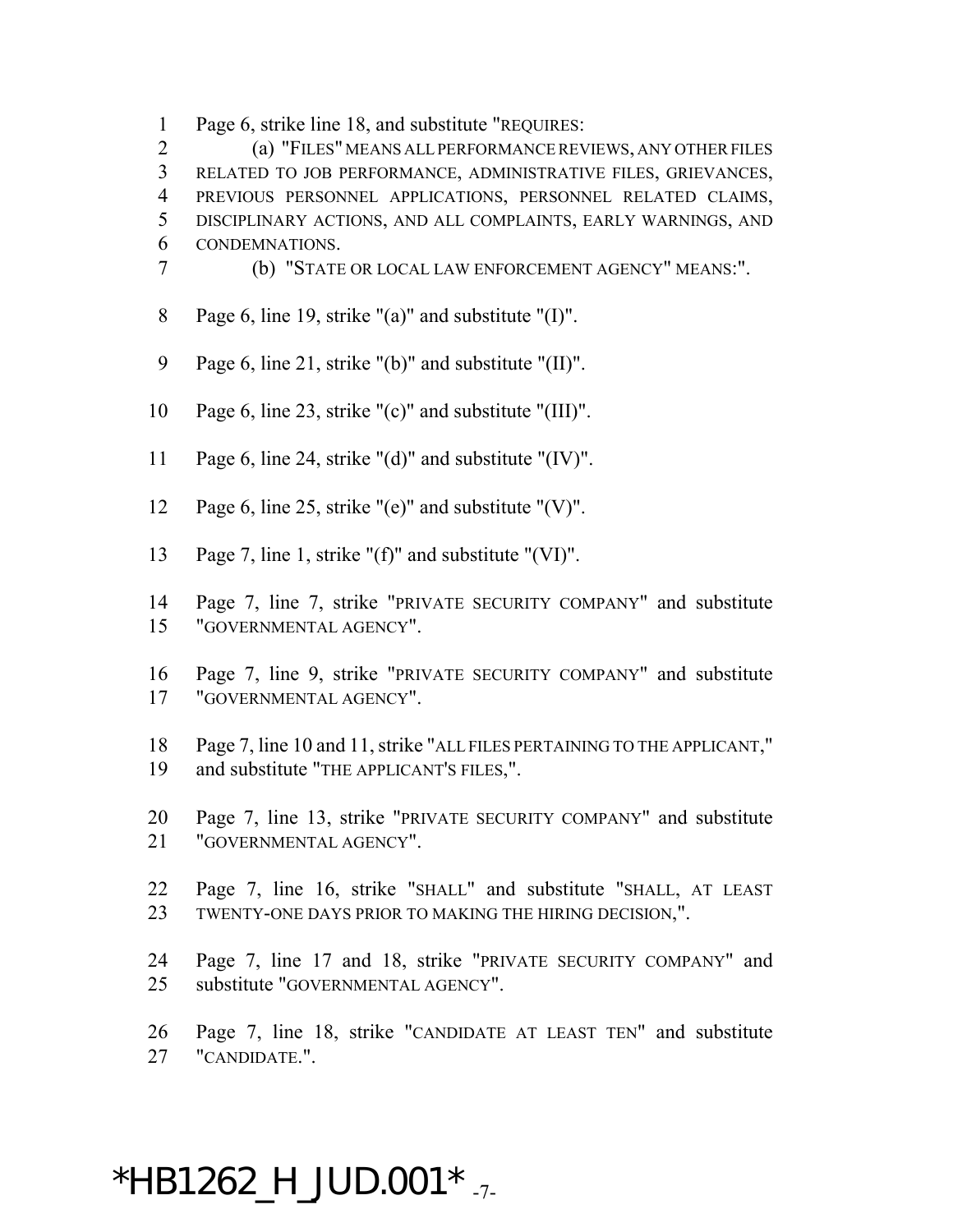Page 7, line 19, strike "DAYS PRIOR TO MAKING THE HIRING DECISION.".

 Page 7, line 20, strike "PRIVATE SECURITY COMPANY" and substitute "GOVERNMENTAL AGENCY".

Page 7, line 22, strike "SEVEN" and substitute "TWENTY-ONE".

Page 7, after line 22 insert:

 "(2) A STATE OR LOCAL LAW ENFORCEMENT AGENCY IS NOT REQUIRED TO PROVIDE THE DISCLOSURES DESCRIBED IN SUBSECTION (1) OF THIS SECTION IF THE AGENCY IS PROHIBITED FROM PROVIDING THE DISCLOSURE PURSUANT TO A BINDING NONDISCLOSURE AGREEMENT TO WHICH THE AGENCY IS A PARTY, WHICH AGREEMENT WAS EXECUTED BEFORE THE EFFECTIVE DATE OF THIS SECTION.".

Renumber succeeding subsections accordingly.

 Page 7, lines 23 and 24, strike "PRIVATE SECURITY COMPANY" and substitute "GOVERNMENTAL AGENCY".

 Page 7, line 25, strike "SECTION." and substitute "SECTION OR PARTICIPATING IN AN OFFICIAL ORAL INTERVIEW WITH AN INVESTIGATOR REGARDING THE CANDIDATE.".

Page 7, strike line 27 and substitute "REQUIRES:

 (a) "FILES" MEANS ALL PERFORMANCE REVIEWS, ANY OTHER FILES RELATED TO JOB PERFORMANCE, ADMINISTRATIVE FILES, GRIEVANCES, PREVIOUS PERSONNEL APPLICATIONS, PERSONNEL RELATED CLAIMS, DISCIPLINARY ACTIONS, AND ALL COMPLAINTS, EARLY WARNINGS, AND CONDEMNATIONS.

- (b) "STATE OR LOCAL LAW ENFORCEMENT AGENCY" MEANS:".
- Page 8, line 1, strike "(a)" and substitute "(I)".
- Page 8, line 3, strike "(b)" and substitute "(II)".
- Page 8, line 5, strike "(c)" and substitute "(III)".
- Page 8, line 6, strike "(d)" and substitute "(IV)".
- 29 Page 8, line 7, strike " $(e)$ " and substitute " $(V)$ ".

# \*HB1262\_H\_JUD.001  $*$ <sub>-8-</sub>